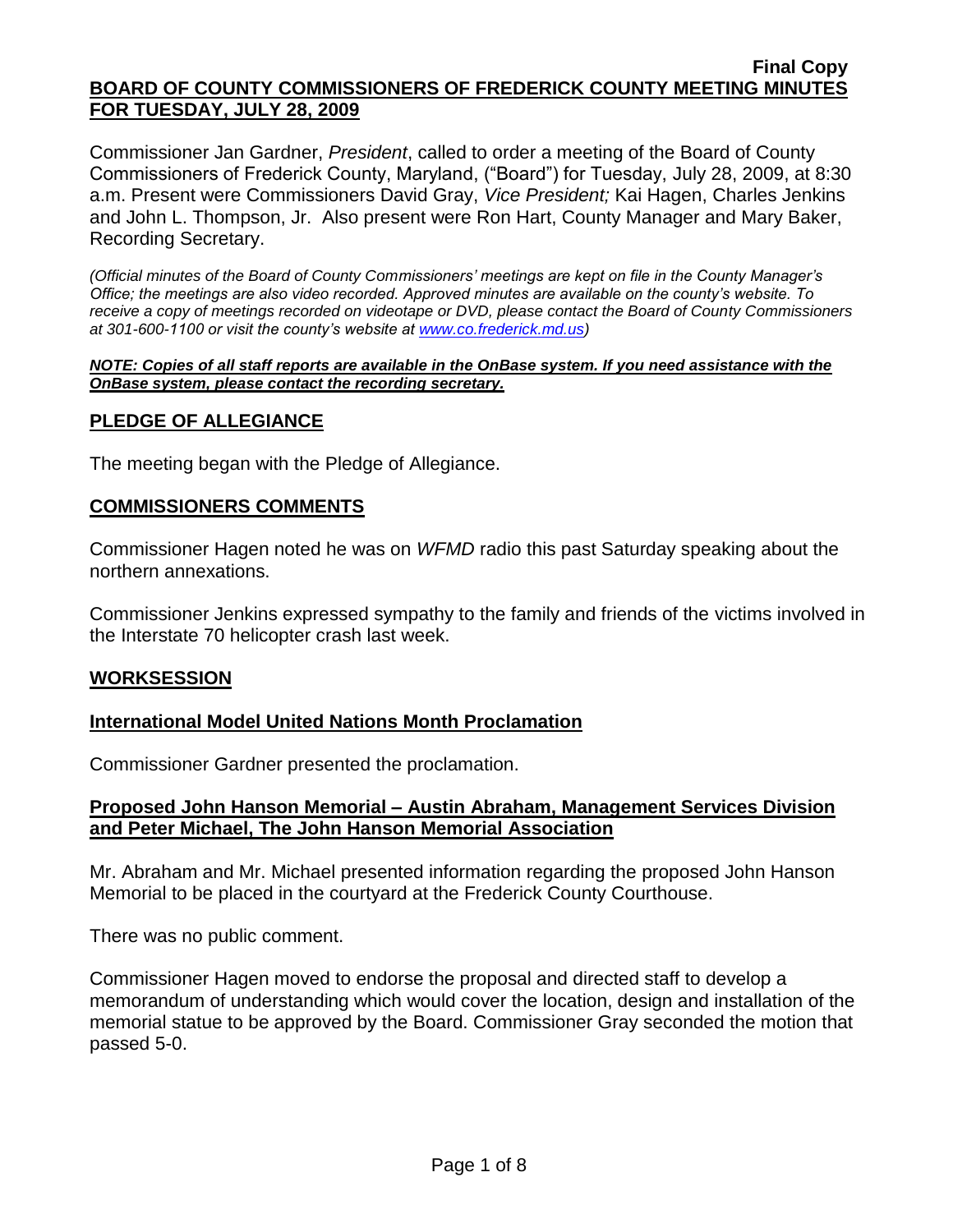# **Greater Washington 2050 Presentation – David Robertson, Metropolitan Washington Council of Governments**

Mr. Robertson presented the goals, report card and public priorities for the National Capital Region which included land use, transportation, economic, housing, health and human services, education, public safety, environmental and climate/energy goals.

### Public comment was taken from:

Alan Imhoff, Alderman, City of Frederick

No action was taken by the Board.

# **Appointments/Reappointments to Boards/Commissions/Committees – Joyce Grossnickle, Office of the County Manager**

### Affordable Housing Council

There was no public comment.

Commissioner Hagen moved to reappoint Mr. Glen Calderon and Mr. Frank Lucician to serve three-year terms to expire June 30, 2012. Commissioner Gray seconded the motion that passed 5-0.

### Commission for Women

There was no public comment.

Commissioner Gray moved to appoint Ms. Jennifer Gerlock and Ms. Carol Snaap to serve three-year terms to expire June 30, 2012. Commissioner Hagen seconded the motion that passed 5-0.

# Companion Animal Welfare Advisory Committee

There was no public comment.

Commissioner Hagen moved to reappoint Ms. Linda Raymond and Ms. Mary Rolle to serve three-year terms to expire June 30, 2012. Commissioner Gray seconded the motion that passed 5-0.

### Ethics Commission

There was no public comment.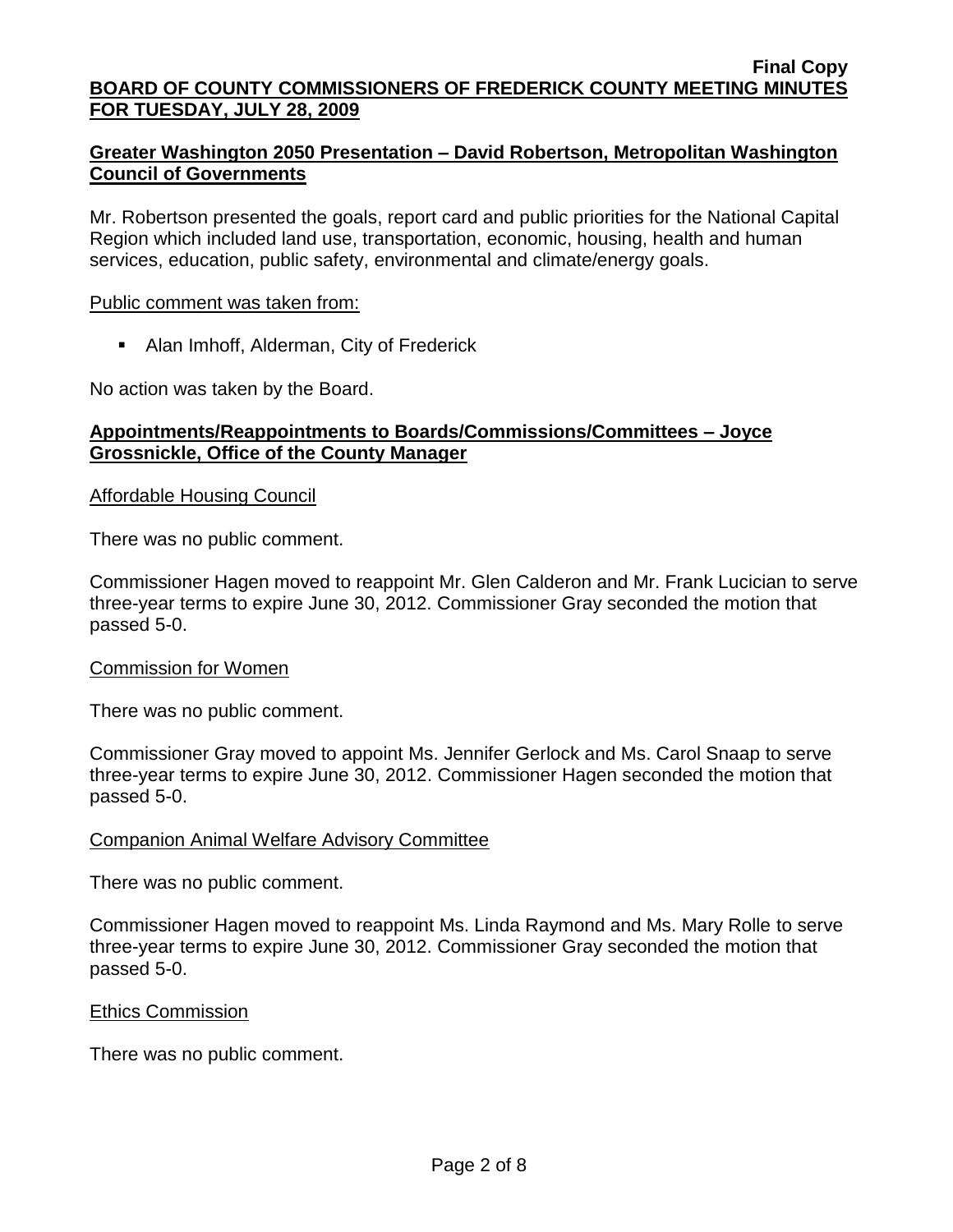Commissioner Gray moved to reappoint Mr. Karl Bickel to serve a three-year term to expire June 30, 2012. Commissioner Hagen seconded the motion that passed 5-0.

### Monocacy Scenic River Local Citizens Advisory Board

There was no public comment.

Commissioner Jenkins moved support the recommendation of the Farm Bureau, which was to appoint Mr. James Trout serve as their representative and appoint Mr. Harry Harne and Mr. Bill Hensley to serve four-year terms to expire July 28, 2013. Commissioner Gray seconded the motion.

Commissioner Thompson moved to split the motion.

The appointment of Mr. Harne and Mr. Hensley passed 5-0.

The appointment of Mr. Trout failed 1- 4 with Commissioners Gardner, Gray, Hagen and Thompson opposed.

### Soil Conservation District Boards – Catoctin and Frederick

There was no public comment.

Commissioner Gray moved to reappoint Mr. Rene Grossnickle and Mr. Bobby Rakestraw to serve five-year terms to expire July 1, 2014. Commissioner Hagen seconded the motion that passed 5-0.

# **ADMINISTRATIVE BUSINESS**

# **Lease Agreement for Point of Rocks Community Center with Point of Rocks Ruritan – Earl Eyler, Parks and Recreation Division**

Mr. Eyler presented the lease agreement.

Commissioner Jenkins moved approval of the new lease agreement with the Point of Rocks Ruritan, Inc. for the continued use of the community center at the Point of Rocks Park. Commissioner Gray seconded the motion that passed 5-0.

### **Final Draft Energy Recovery Agreement Between Frederick County and the Northeast Maryland Waste Disposal Authority (NMWDA) – Board of County Commissioners**

Mr. Marschner and Ms. Robin Davidov, NMWDA, presented the final draft of the agreement.

Commissioner Jenkins moved approval of the Energy Recovery Agreement as presented. Commissioner Gray seconded the motion that passed 5-0.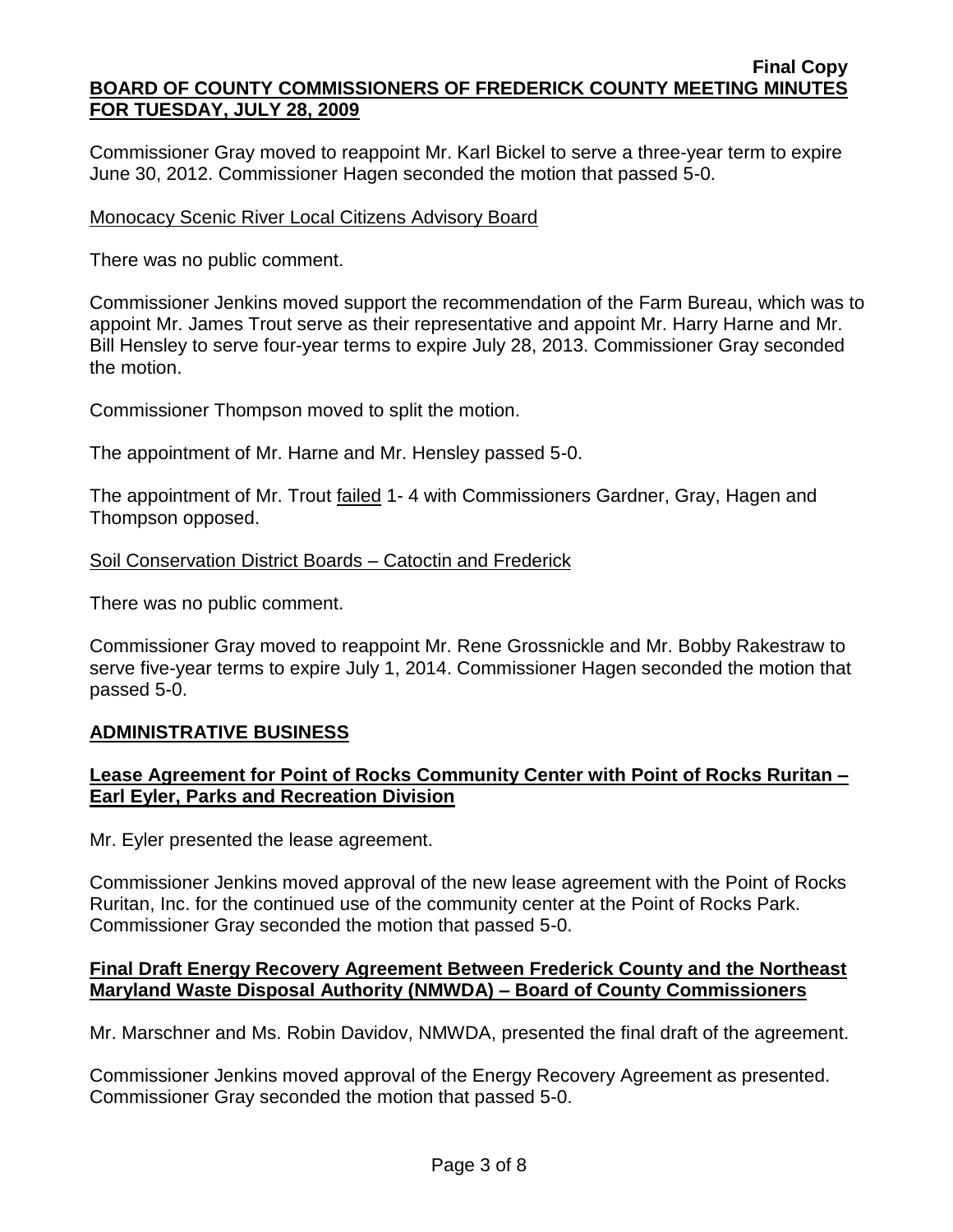# **COMMISSIONERS COMMENTS**

None.

# **PUBLIC COMMENTS**

None.

# **QUESTIONS – PRESS**

None.

# **CLOSED SESSION**

Commissioner Gray moved to proceed into closed session in accordance with Maryland Annotated Code State Government Article § 10-508(a)(3) To consider the acquisition of real property for a public purpose and matters directly related thereto. Commissioner Jenkins seconded the motion that passed 5-0.

# **ADJOURN**

The meeting adjourned at 10:45 a.m.

Respectfully submitted,

Mary E. Baker Recording Secretary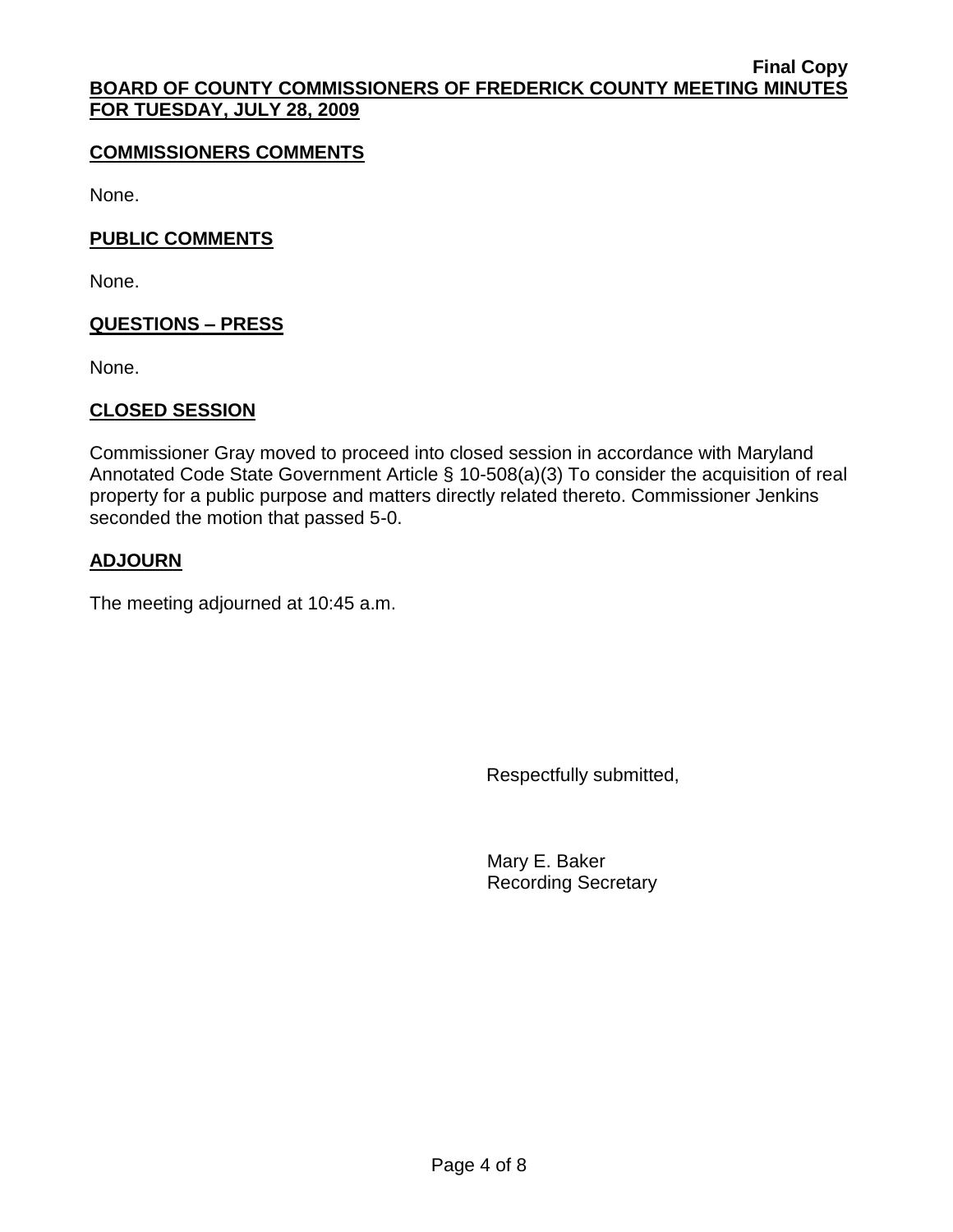# **FORM OF STATEMENT FOR CLOSING THE MEETING OF TUESDAY, JULY 28, 2009**

# **STATUTORY AUTHORITY TO CLOSE SESSION**

# **State Government Article §10-508(a):**

(3) To consider the acquisition of real property for a public purpose and matters directly related thereto.

# **Motion:**

Commissioner Gray moved to proceed into closed session in accordance with Maryland Annotated Code State Government Article § 10-508(a)(3) To consider the acquisition of real property for a public purpose and matters directly related thereto. Commissioner Jenkins seconded the motion that passed 5-0.

# **Topic to be Discussed:**

To consider the acquisition of an interest in real property for purposes of agricultural preservation.

> Mary E. Baker Recording Secretary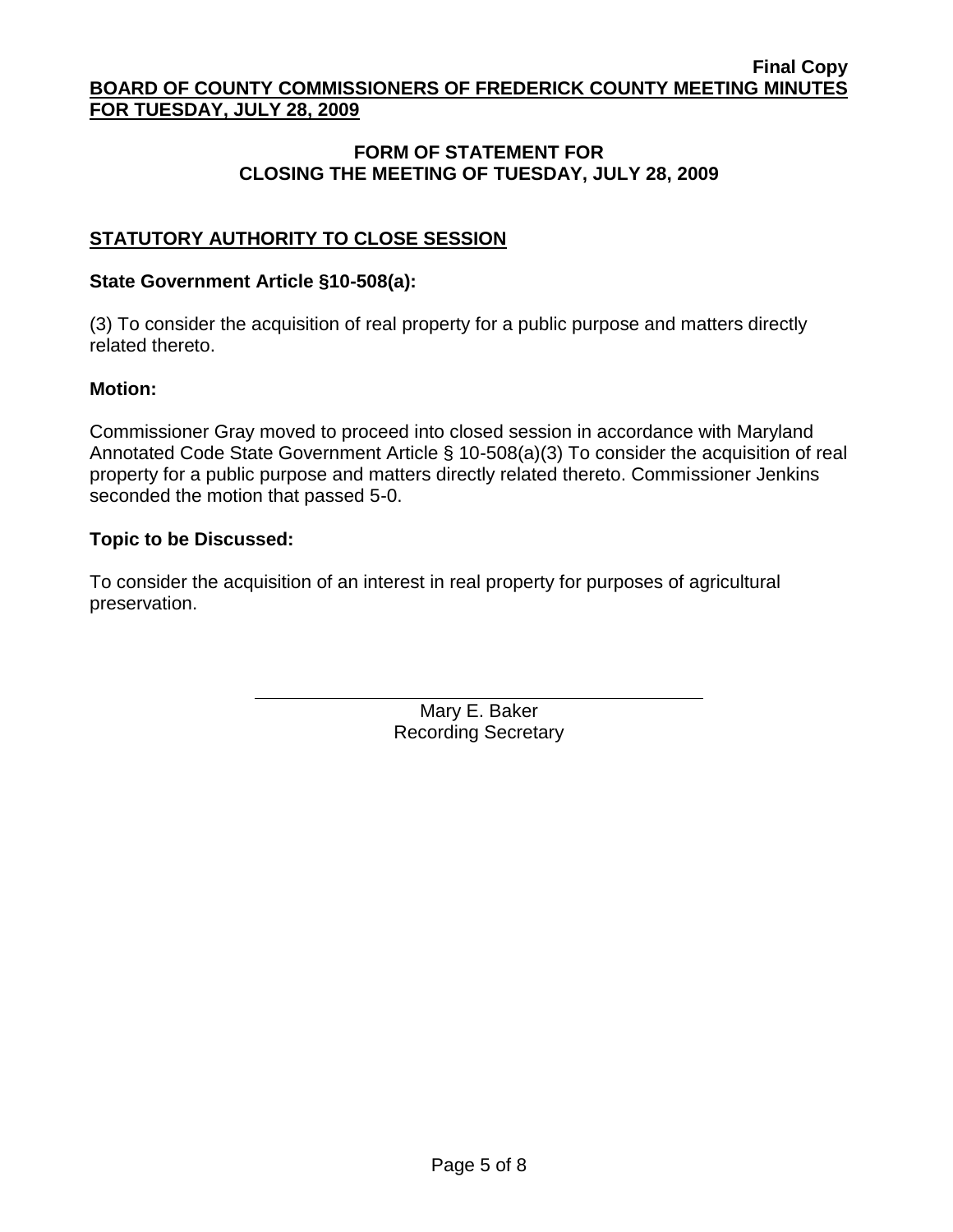# **FORM OF STATEMENT FOR CLOSING THE MEETING OF TUESDAY, JULY 28, 2009**

# **STATUTORY AUTHORITY TO CLOSE SESSION**

# **State Government Article §10-508(a):**

(3) To consider the acquisition of real property for a public purpose and matters directly related thereto.

# **Motion:**

Commissioner Gray moved to proceed into closed session in accordance with Maryland Annotated Code State Government Article § 10-508(a)(3) To consider the acquisition of real property for a public purpose and matters directly related thereto. Commissioner Jenkins seconded the motion that passed 5-0.

# **Topic to be Discussed:**

To consider an offer from a property owner for the county to purchase or lease property for a parking use.

> Mary E. Baker Recording Secretary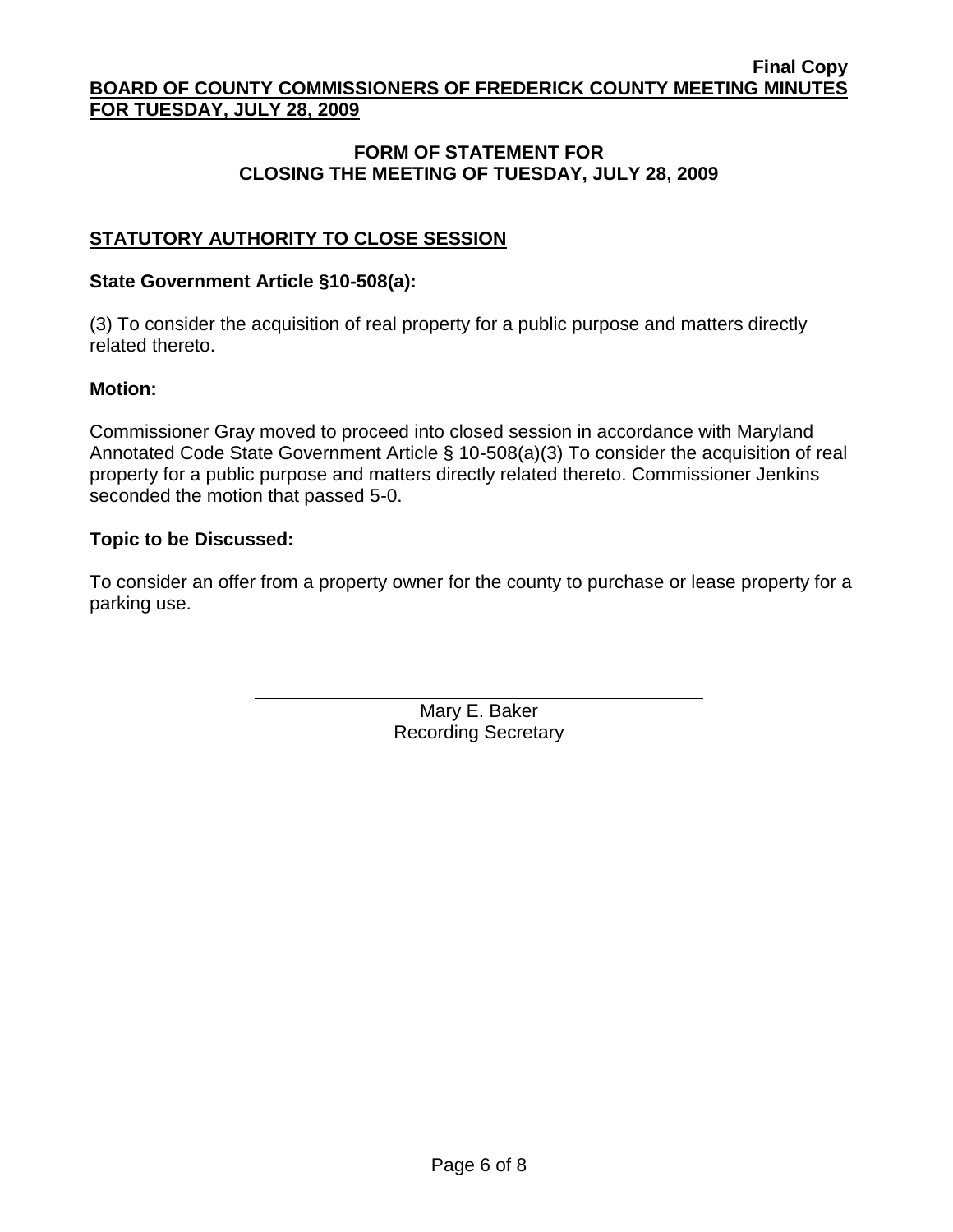# **FORM OF STATEMENT FOR MINUTES OF NEXT OPEN MEETING ON THURSDAY, JULY 30, 2009, FOLLOWING THE CLOSED MEETING OF TUESDAY, JULY 28, 2009**

# **STATUTORY AUTHORITY TO CLOSE SESSION**

### **State Government Article §10-508(a):**

(3) To consider the acquisition of real property for a public purpose and matters directly related thereto.

### **Motion:**

Commissioner Gray moved to proceed into closed session in accordance with Maryland Annotated Code State Government Article § 10-508(a)(3) To consider the acquisition of real property for a public purpose and matters directly related thereto. Commissioner Jenkins seconded the motion that passed 5-0.

### O**thers in Attendance:**

R. Hart, W. Kearney, R. McCain, M. Chomel, A. Abraham, T. Blaser and M. Baker

### **Topic Discussed:**

To consider the acquisition of an interest in real property for purposes of agricultural preservation.

### **Action Taken:**

The Board approved staff's recommendations.

\_\_\_\_\_\_\_\_\_\_\_\_\_\_\_\_\_\_\_\_\_\_\_\_\_\_\_\_\_\_\_\_\_\_\_ Mary E. Baker Recording Secretary